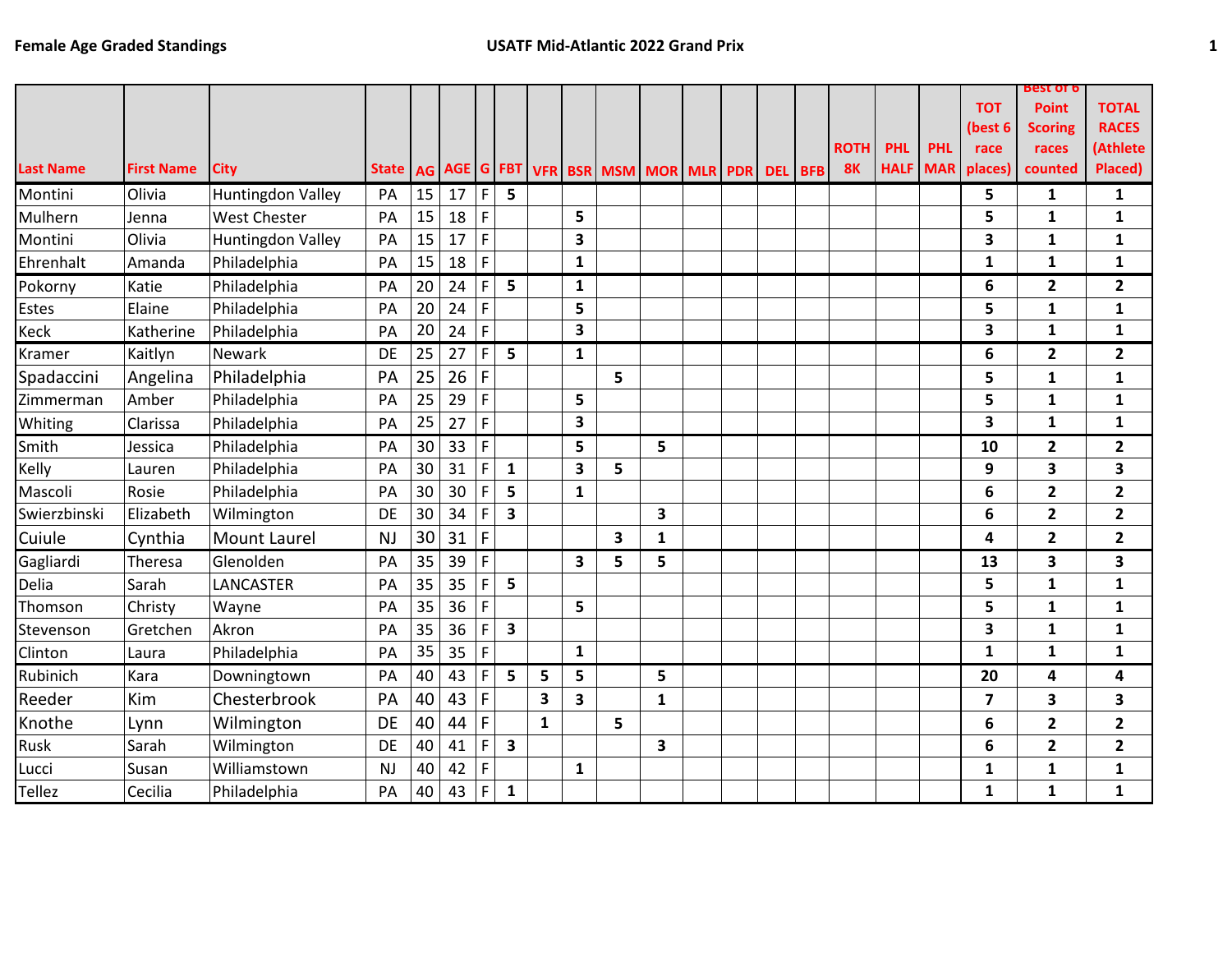| Girotto              | Sara           | Wynnewood             | PA        | 45 | 46 | F              | 5                       | 5                       | 5                       | 5            |                         |  |  |  | 20                      | 4              | 4              |
|----------------------|----------------|-----------------------|-----------|----|----|----------------|-------------------------|-------------------------|-------------------------|--------------|-------------------------|--|--|--|-------------------------|----------------|----------------|
|                      |                |                       |           |    |    |                |                         |                         |                         |              |                         |  |  |  |                         |                |                |
| Heppelmann           | Patricia       | Malvern               | PA        | 45 | 49 | $\mathsf F$    | $\overline{\mathbf{3}}$ | $\mathbf{1}$            | $\mathbf{1}$            | 3            | 5                       |  |  |  | 13                      | 5              | 5              |
| <b>Dietrick</b>      | Kimberly       | Malvern               | PA        | 45 | 48 | F              |                         |                         |                         | 1            | 3                       |  |  |  | 4                       | $\mathbf{2}$   | $\mathbf{2}$   |
| Dunn                 | Karen          | <b>Trappe</b>         | PA        | 45 | 45 | F              |                         |                         | 3                       |              |                         |  |  |  | 3                       | $\mathbf{1}$   | $\mathbf{1}$   |
| <b>Nunez</b>         | Kristie        | Devon                 | PA        | 45 | 46 | $\mathsf F$    |                         | 3                       |                         |              |                         |  |  |  | 3                       | $\mathbf{1}$   | 1              |
| McCann               | Alison         | Lincoln University    | PA        | 45 | 47 | $\mathsf F$    | $\mathbf{1}$            |                         |                         |              |                         |  |  |  | 1                       | $\mathbf{1}$   | $\mathbf{1}$   |
| McElroy              | Meaghan        | Mt Laurel             | <b>NJ</b> | 45 | 45 | $\mathsf F$    |                         |                         |                         |              | $\mathbf{1}$            |  |  |  | $\mathbf{1}$            | 1              | 1              |
| Dean                 | Abby           | Wilmington            | DE        | 50 | 50 | F              | 5                       |                         | 5                       | 5            | 5                       |  |  |  | 20                      | 4              | 4              |
| McHugh               | Siobhan        | Line Lexington        | PA        | 50 | 50 | $\overline{F}$ | 3                       | $\overline{\mathbf{3}}$ | $\mathbf{1}$            |              | $\mathbf{1}$            |  |  |  | 8                       | 4              | 4              |
| Hodge                | <b>Brenda</b>  | Lancaster             | PA        | 50 | 50 | $\mathsf F$    | $\mathbf{1}$            |                         | 3                       | 3            |                         |  |  |  | $\overline{\mathbf{z}}$ | 3              | 3              |
| Hoey                 | Leslee         | Downingtown           | PA        | 50 | 52 | $\mathsf F$    |                         | 5                       |                         |              |                         |  |  |  | 5                       | $\mathbf{1}$   | $\mathbf{1}$   |
| <b>Broadbent</b>     | Anabelle       | Perkasie              | PA        | 50 | 54 | $\mathsf{F}$   |                         |                         |                         |              | $\overline{\mathbf{3}}$ |  |  |  | 3                       | $\mathbf{1}$   | $\mathbf{1}$   |
| McMillan             | Denise         | Columbia              | PA        | 50 | 50 | $\mathsf F$    |                         |                         |                         | 1            |                         |  |  |  | 1                       | 1              | $\mathbf{1}$   |
| Slater               | Kimberly       | <b>HAINESPORT</b>     | <b>NJ</b> | 50 | 53 | $\mathsf F$    |                         | $\mathbf{1}$            |                         |              |                         |  |  |  | $\mathbf{1}$            | $\mathbf{1}$   | 1              |
| Pangburn             | Julie          | Downingtown           | PA        | 55 | 57 | $\mathsf F$    |                         | 5                       | 5                       | 5            | 5                       |  |  |  | 20                      | 4              | 4              |
| <b>Briggs</b>        | Maretta        | Marlton               | <b>NJ</b> | 55 | 57 | F              | $\mathbf{3}$            |                         | $\overline{\mathbf{3}}$ | 3            | 3                       |  |  |  | 12                      | 4              | 4              |
| Gorka                | <b>Barbara</b> | Philadelphia          | PA        | 55 | 59 | $\mathsf F$    | 5                       |                         |                         |              |                         |  |  |  | 5                       | $\mathbf{1}$   | $\mathbf{1}$   |
| McFarland            | Mary Pat       | <b>Merion Station</b> | PA        | 55 | 58 | $\mathsf F$    |                         | $\overline{\mathbf{3}}$ |                         |              |                         |  |  |  | 3                       | $\mathbf{1}$   | $\mathbf{1}$   |
| Jarrett              | Susan          | <b>Barto</b>          | PA        | 55 | 59 | $\mathsf{F}$   |                         | $\mathbf{1}$            |                         | $\mathbf{1}$ |                         |  |  |  | $\mathbf{2}$            | $\overline{2}$ | $\overline{2}$ |
| Moore                | Jo Ann         | Philadelphia          | PA        | 55 | 56 | F              | $\mathbf{1}$            |                         |                         |              |                         |  |  |  | $\mathbf{1}$            | $\mathbf{1}$   | $\mathbf{1}$   |
| Pasquella            | Linda          | Franklinville         | NJ        | 55 | 55 | $\mathsf F$    |                         |                         | $\mathbf{1}$            |              |                         |  |  |  | 1                       | $\mathbf{1}$   | 1              |
| Stinson              | Valerie        | Somerdale             | <b>NJ</b> | 55 | 59 | $\mathsf F$    |                         |                         |                         |              | $\mathbf{1}$            |  |  |  | 1                       | $\mathbf{1}$   | $\mathbf{1}$   |
| Siegel               | Lauren         | <b>Elkins Park</b>    | PA        | 60 | 62 | $\mathsf F$    | $\mathbf{1}$            | 5                       | 5                       | 3            | 3                       |  |  |  | 17                      | 5              | 5              |
| Feole Driscoll Carol |                | <b>CHADDS FORD</b>    | <b>FL</b> | 60 | 63 | $\mathsf{F}$   |                         |                         |                         |              | 5                       |  |  |  | 5                       | $\mathbf{1}$   | $\mathbf{1}$   |
| Jasper               | Lorraine       | Birchrunville         | PA        | 60 | 60 | $\mathsf F$    |                         |                         |                         | 5            |                         |  |  |  | 5                       | $\mathbf{1}$   | 1              |
| McCoubrie            | Doreen         | West Chester          | PA        | 60 | 60 | $\mathsf F$    | 5                       |                         |                         |              |                         |  |  |  | 5                       | $\mathbf{1}$   | $\mathbf{1}$   |
| Giampietro           | Carol          | <b>Garnet Valley</b>  | PA        | 60 | 63 | $\overline{F}$ |                         |                         | 3                       |              |                         |  |  |  | 3                       | $\mathbf{1}$   | $\mathbf{1}$   |
| Newcomer             | Mimi           | LANCASTER             | PA        | 60 | 63 | F              | $\overline{\mathbf{3}}$ |                         |                         |              |                         |  |  |  | 3                       | $\mathbf{1}$   | $\mathbf{1}$   |
| <b>Baisch</b>        | Diane          | Philadelphia          | PA        | 60 | 61 | $\mathsf F$    |                         |                         | $\mathbf{1}$            |              |                         |  |  |  | 1                       | $\mathbf{1}$   | $\mathbf{1}$   |
| DeHaven              | Deborah        | <b>Stevens</b>        | PA        | 60 | 63 | $\mathsf F$    |                         |                         |                         | 1            |                         |  |  |  | $\mathbf{1}$            | $\mathbf{1}$   | $\mathbf 1$    |
| <b>Summers</b>       | Jan            | Mullica Hill          | <b>NJ</b> | 60 | 60 | $\overline{F}$ |                         |                         |                         |              | $\mathbf{1}$            |  |  |  | 1                       | 1              | $\mathbf{1}$   |